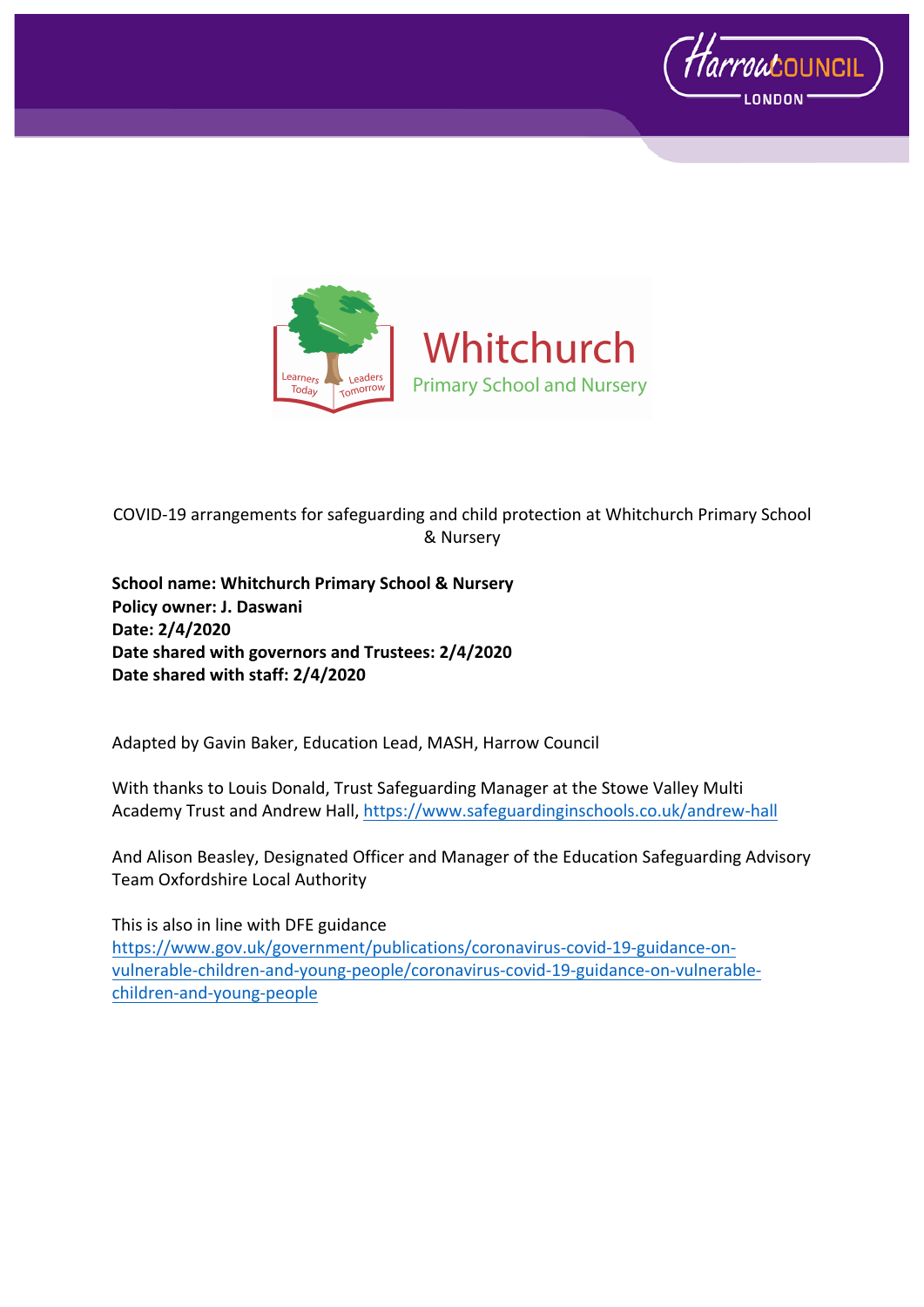## **1. Context**

From 20<sup>th</sup> March 2020 parents were asked to keep their children at home, wherever possible, and for schools to remain open only for those children of workers critical to the COVID-19 response where parents cannot find a safe alternative and for children who are vulnerable who are described as having a social worker or in receipt of an Education, Health and Care Plan (EHCP)..

This addendum of the Whitchurch Primary School & Nursery Safeguarding, and Child Protection policy contains details of our individual safeguarding arrangements in the following areas:

| 2. |  |
|----|--|
| 3. |  |
| 4. |  |
| 5. |  |
| 6. |  |
| 7. |  |
| 8. |  |
| 9. |  |
|    |  |
|    |  |
|    |  |
|    |  |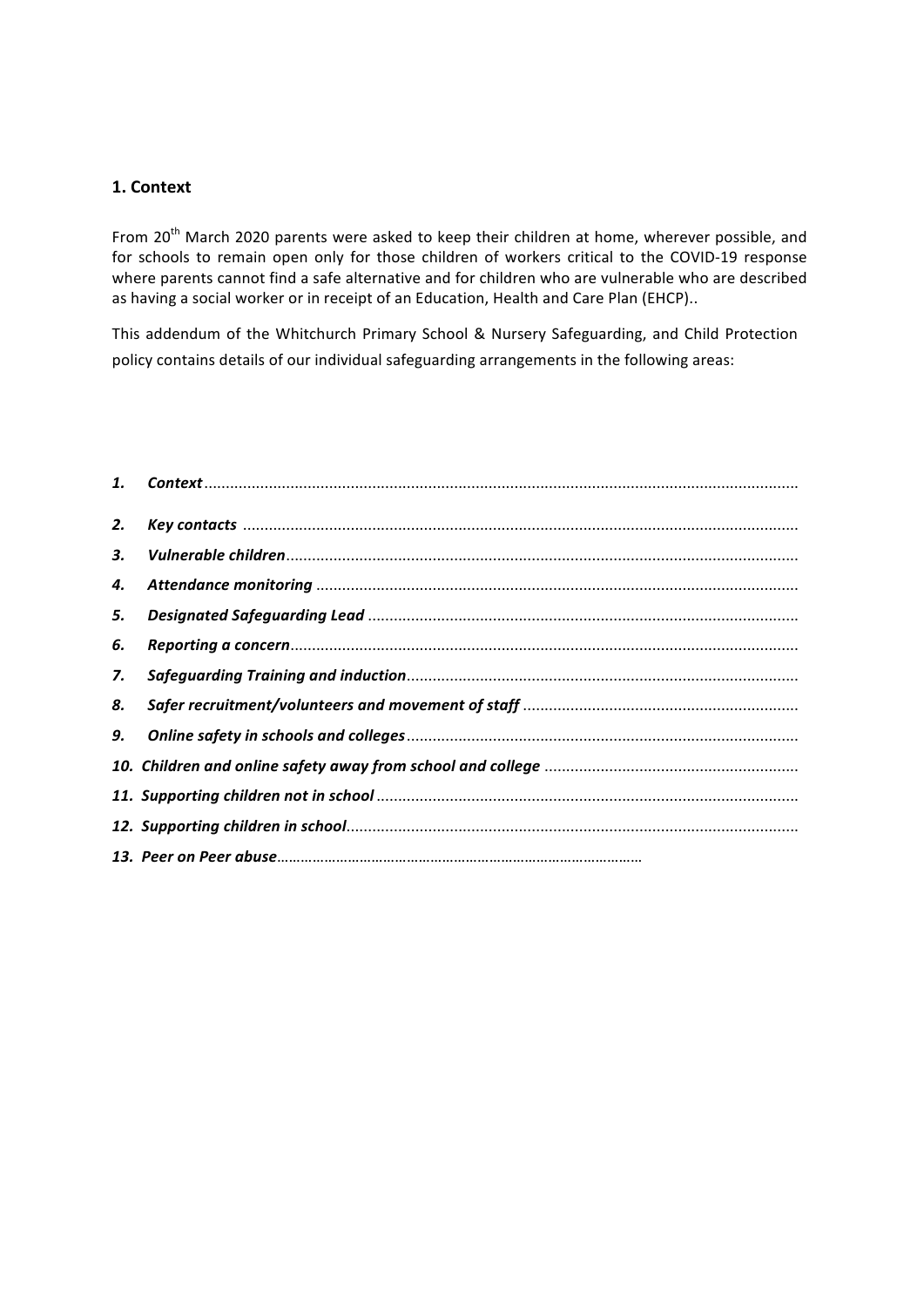#### **2. Key contacts**

| Role                      | <b>Name</b>    | <b>Phone</b> | Email                                    |
|---------------------------|----------------|--------------|------------------------------------------|
| <b>Designated</b>         | J.             | 07383836744  | jdaswani@whitchurchprimary.harrow.sch.uk |
| <b>Safeguarding Lead</b>  | Daswani        |              |                                          |
| (DSL)                     |                |              |                                          |
| <b>Headteacher if not</b> | J.             | 07383836744  | jdaswani@whitchurchprimary.harrow.sch.uk |
| <b>DSL or DDSL</b>        | Daswani        |              |                                          |
| <b>Deputy Designated</b>  | Kat            |              | kportou@whitchurchprimary.harrow.sch.uk  |
| safeguarding lead         | Portou         |              |                                          |
| (DDSL)                    |                |              |                                          |
| Chair of                  | <b>Neil</b>    |              | nsherman5.310@lgflmail.org               |
| governors/trustee         | <b>Sherman</b> |              |                                          |
| Safeguarding              | Manji          |              | mkara2.310@lgflmail.org                  |
| governor/trustee          | Kara           |              |                                          |
| Deputy DSL (KS1)          | Gemma          |              | gharris@whitchurchprimary.harrow.sch.uk  |
|                           | <b>Harris</b>  |              |                                          |
| <b>Deputy DSL (EYFS)</b>  | Rajia          |              | rahmed@whitchurchprimary.harrow.sch.uk   |
|                           | Ahmed          |              |                                          |

# **3. Vulnerable children**

Vulnerable children include those who have a social worker and those children and young people up to the age of 25 with education, health and care (EHC) plans.

Those who have a social worker include children who have a Child Protection Plan and those who are looked after by the Local Authority. A child may also be deemed to be vulnerable if they have been assessed as being in need or otherwise meet the definition in section 17 of the Children Act 1989.

Those with an EHC plan, where the parent seeks a school place, the school will carry out a riskassessment in consultation with the Local Authority and parents, to decide whether they need to continue to be offered a school or college place in order to meet their needs, or whether they can safely have their needs met at home. Many children and young people with EHC plans can safely remain at home.

Eligibility for free school meals in and of itself should not be the determining factor in assessing vulnerability.

The Headteacher and Designated Safeguarding Lead (and deputy) know who our most vulnerable children are. They have the flexibility to offer a place to those on the edge of receiving children's social care support.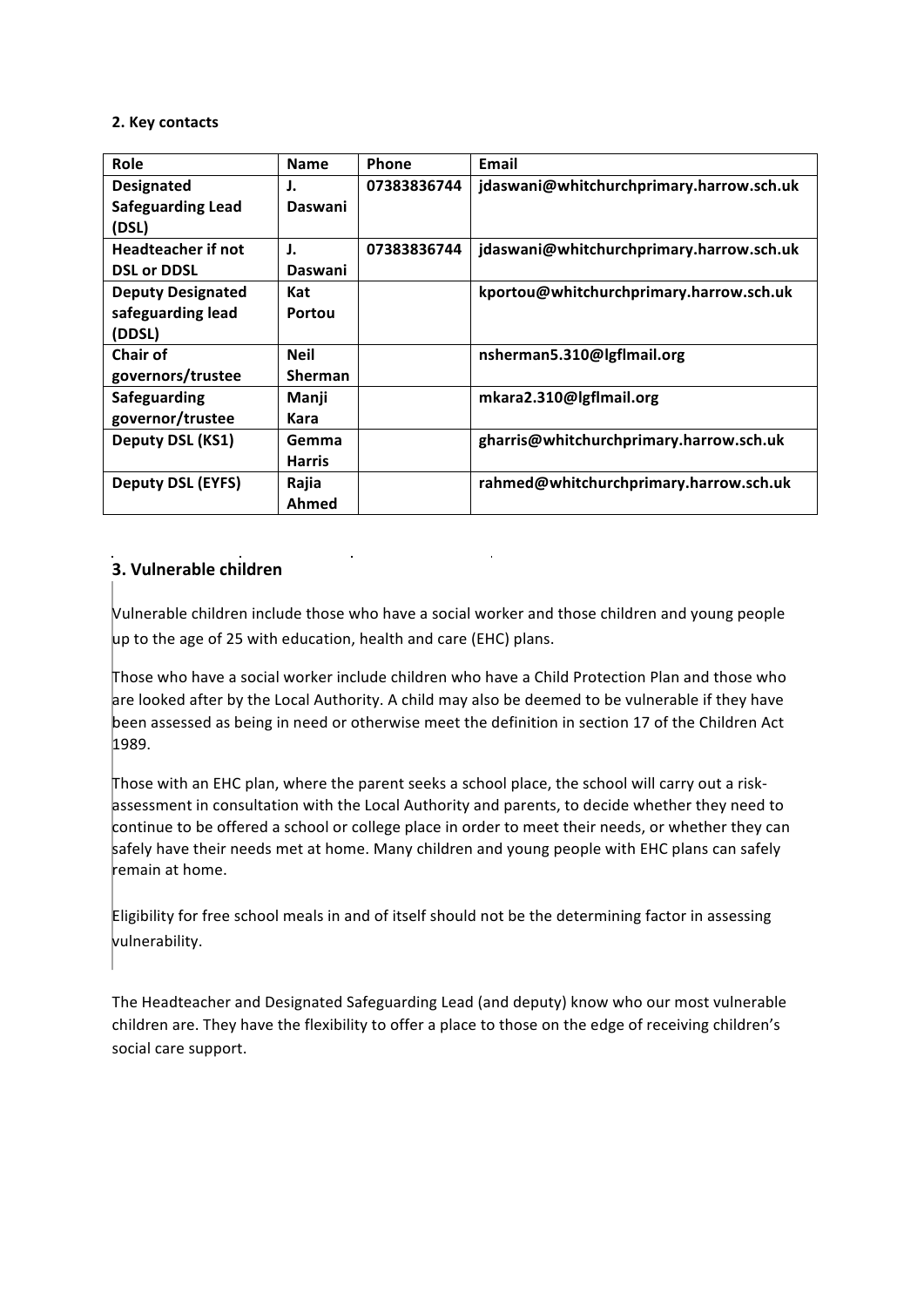Whitchurch Primary School & Nursery will continue to work with and support children's social workers to help protect vulnerable children. This includes working with and supporting children's social workers and the Local Authority's Virtual School Headteacher (VSH) for looked-after and previously looked-after children. The lead person for this will be Joanne Daswani (Headteacher & Acting DSL)

There is an expectation that vulnerable children who have a social worker will attend an education setting, so long as they do not have underlying health conditions that put them at risk. In circumstances where a parent does not want to bring their child to an education setting, and their child is considered vulnerable, the social worker and Whitchurch Primary School & Nursery will explore the reasons for this directly with the parent. We as a school will ensure that all professionals involved with these vulnerable children, (e.g. social workers, SEND case workers, , Early Support worker etc) are fully informed around the current attendance of the child (attending school or not) and if not attending school the arrangements that we have put in place around safeguarding this child.

Where parents are concerned about the risk of the child contracting COVID19, Whitchurch Primary School & Nursery or the social worker will talk through these anxieties with the parent/carer following the advice set out by Public Health England.

Whitchurch Primary School & Nursery will encourage our vulnerable children and young people to attend a school, including remotely if needed.

## **4. Attendance monitoring**

Local authorities and education settings do not need to complete their usual day-to-day attendance processes to follow up on non-attendance.

Whitchurch Primary School & Nursery and social workers will agree with parents/carers whether children in need should be attending school – Senior leaders will then follow up on any pupil that they were expecting to attend, who does not. SLT will also follow up with any parent or carer who has arranged care for their child(ren) and the child(ren) subsequently do not attend.

This will be via a telephone conversation.

To support the above, Whitchurch Primary School & Nursery will, when communicating with parents/carers and carers, confirm emergency contact numbers are correct and ask for any additional emergency contact numbers where they are available.

In all circumstances where a vulnerable child does not take up their place at school, or discontinues, Whitchurch Primary School & Nursery will notify their social worker.

The Department for Education has introduced a daily online attendance form to keep a record of children of critical workers and vulnerable children who are attending school. This allows for a record of attendance for safeguarding purposes and allows schools to provide accurate, up-to-date data to the department on the number of children taking up places.

The attendance data for CP/ CIN and CLA will also be shared with the Local Authority using the Attendance Register for Children on plans on a weekly basis to Gavin Baker, Education Lead, MASH, Harrow Council Gavin.Baker@harrow.gov.uk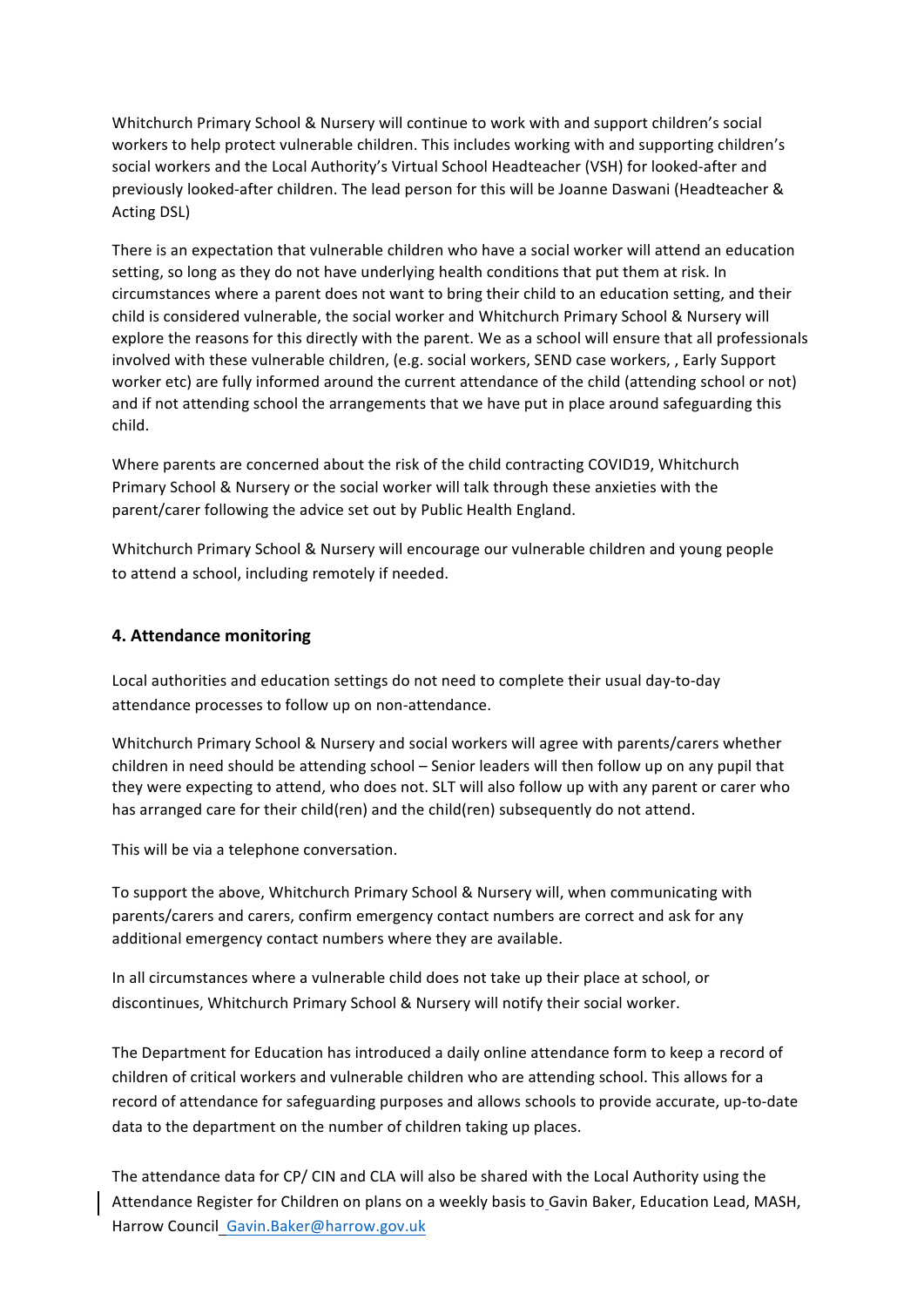# **5. Designated Safeguarding Lead**

Whitchurch Primary School & Nursery has a Designated Safeguarding Lead (DSL) and 3 Deputy DSLs.

The Designated Safeguarding Lead is: Joanne Daswani

The Deputy Designated Safeguarding Leads are: Kat Portou (KS2) Rajia Ahmed (EYFS) Gemma Harris (KS1)

A member of the DSL team will always be available during school hours. The optimal scenario is to have a trained DSL (or deputy) available on site. Where this is not the case a trained DSL (or deputy) will be available to be contacted via phone or online video - for example when working from home.

Where a trained DSL (or deputy) is not on site, in addition to the above, a designated member of staff will assume responsibility for co-ordinating safeguarding on site.

This might include liaising with the offsite DSL (or deputy) and as required liaising with children's social workers where they require access to children in need and/or to carry out statutory assessments at the school or college.

It is important that all our staff and volunteers have access to a trained DSL (or deputy). On each day staff on site will be made aware of that person is and how to speak to them.

The DSL will continue to engage with social workers, and attend all multi-agency meetings, which can be done remotely.

## **6. Reporting a concern**

Where staff have a concern about a child, they should continue to follow the process outlined in the school Safeguarding Policy, this includes making a report via password-protected email which can be done remotely.

In the unlikely event that a member of staff cannot access our normal reporting systems from home, they should email the Designated Safeguarding Lead and the Headteacher. This will ensure that the concern is received.

Staff are reminded of the need to report any concern immediately and without delay.

Where staff are concerned about an adult working with children in the school, they should continue to follow our normal procedures and alert the headteacher immediately. The headteacher will follow normal allegation management procedures as detailed in Keeping Children Safe in Education and liaise with Harrow's Local Authority Designated Officer; Janice Miller, as details in our main policy. If there is a requirement to make a notification to the headteacher whilst away from school, this should be done verbally and followed up with an email to the headteacher.

Concerns around the Headteacher should be directed to the Chair of Governors: Neil Sherman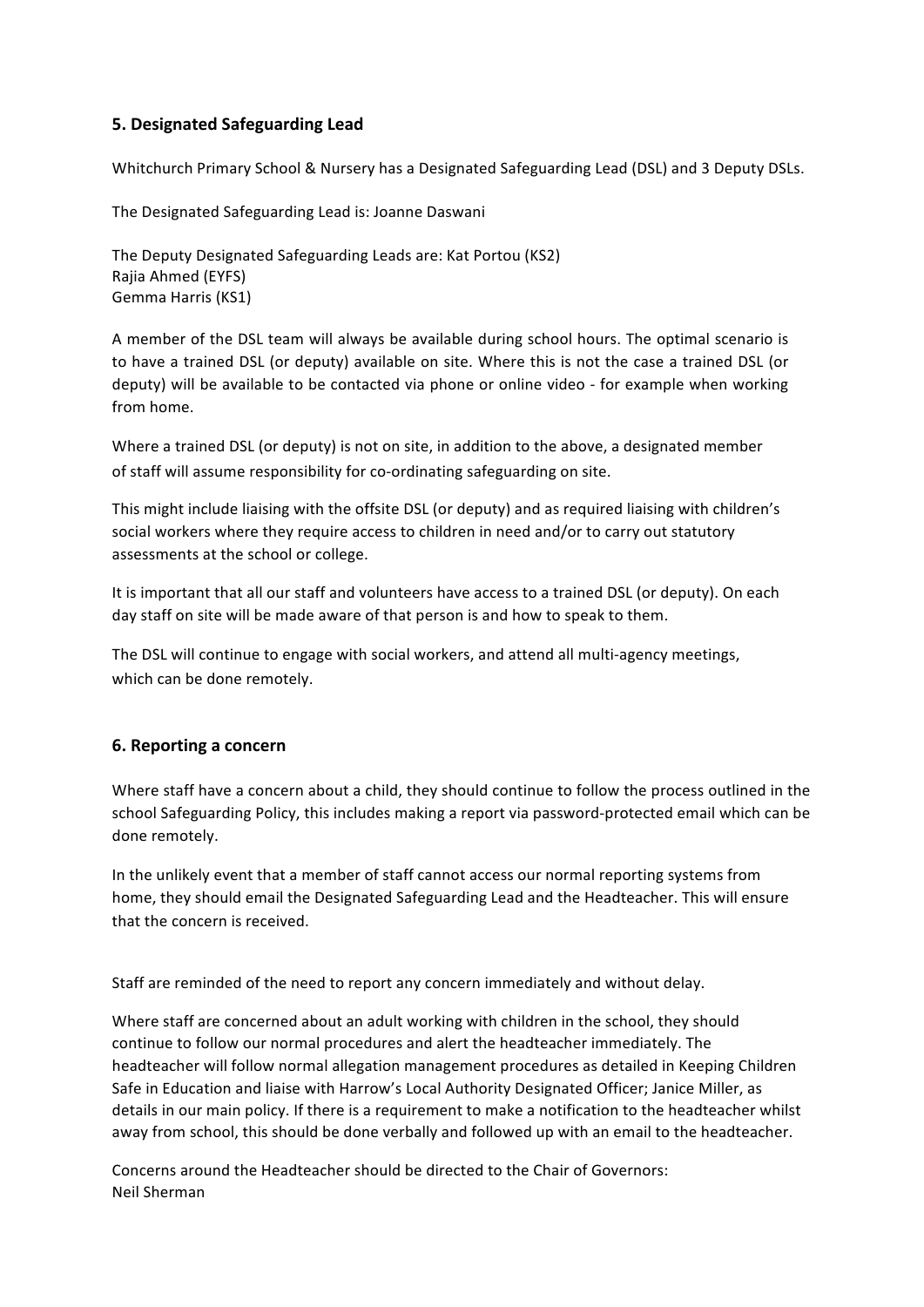# **7. Safeguarding Training and induction**

All DSL training has been suspended by the Harrow Safeguarding Children's Board (HSCB) and it is very unlikely to take place whilst there remains a threat of the COVID 19 virus.

For the period COVID-19 measures are in place, a DSL (or deputy) who has been trained will continue to be classed as a trained DSL (or deputy) even if they miss their refresher training.

All existing school staff have had safeguarding training and have read part 1 of Keeping Children Safe in Education (2019). The DSL should communicate with staff any new local arrangements, so they know what to do if they are worried about a child.

Where new staff are recruited, or new volunteers enter our School, they will continue to be provided with a safeguarding induction.

If staff are deployed from another education or children's workforce setting to our school, we will take into account the DfE supplementary guidance on safeguarding children during the COVID-19 pandemic and will accept portability as long as the current employer confirms in writing that:-

- the individual has been subject to an enhanced DBS and children's barred list check
- there are no known concerns about the individual's suitability to work with children
- there is no ongoing disciplinary investigation relating to that individual

Upon arrival, they will be given a copy of the receiving setting's child protection policy (which will be similar to their current setting if a Harrow school), confirmation of local processes and confirmation of DSL arrangements.

## **8. Safer recruitment/volunteers and movement of staff**

It remains essential that people who are unsuitable are not allowed to enter the children's workforce or gain access to children. When recruiting new staff, Whitchurch Primary School & Nursery will continue to follow the relevant safer recruitment processes for their setting, including, as appropriate, relevant sections in part 3 of Keeping Children Safe in Education (2019) (KCSIE).

In response to COVID-19, the Disclosure and Barring Service (DBS) has made changes to its guidance on standard and enhanced DBS ID checking to minimise the need for face-to-face contact.

Where our School are utilising volunteers, we will continue to follow the checking and risk assessment process as set out in paragraphs 167 to 172 of KCSIE. Under no circumstances will a volunteer who has not been checked be left unsupervised or allowed to work in regulated activity.

Whitchurch Primary School & Nursery will continue to follow the legal duty to refer to the DBS anyone who has harmed or poses a risk of harm to a child or vulnerable adult. Full details can be found at paragraph 163 of KCSIE, in line with advice from the LADO where appropriate.

Whitchurch Primary School & Nursery will continue to consider and make referrals to the Teaching Regulation Agency (TRA) as per paragraph 166 of KCSIE and the TRA's 'Teacher misconduct advice for making a referral.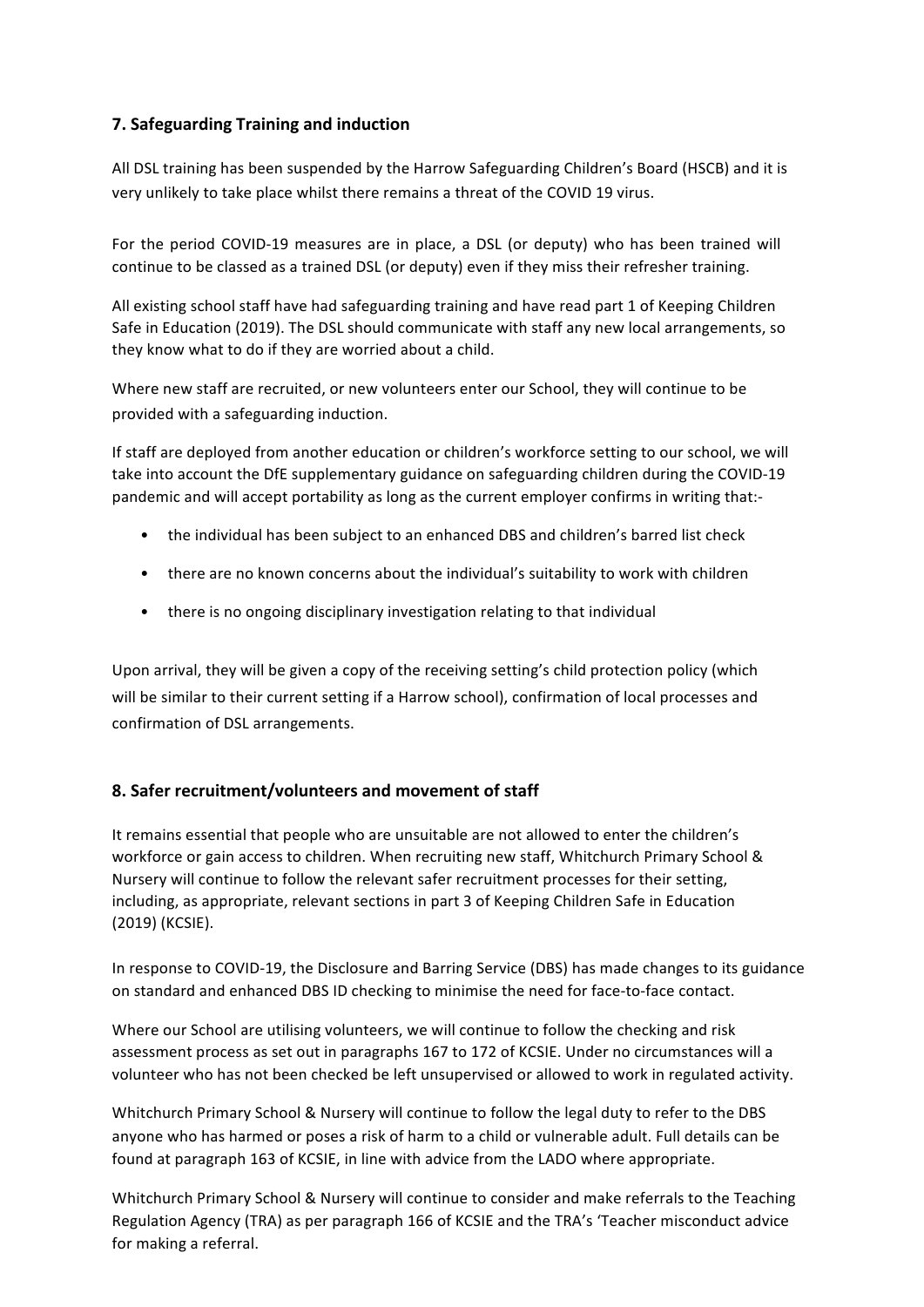#### During the COVID-19 period all referrals should be made by emailing

Misconduct.Teacher@education.gov.uk

Whilst acknowledging the challenge of the current National emergency, it is essential from a safeguarding perspective that any school is aware, on any given day, which staff/volunteers will be in the school or college, and that appropriate checks have been carried out, especially for anyone engaging in regulated activity. As such, Whitchurch Primary School & Nursery will continue to keep the single central record (SCR) up to date as outlined in paragraphs 148 to 156 in KCSIE.

# **9. Online safety in schools and colleges**

Whitchurch Primary School & Nursery will continue to provide a safe environment, including online. This includes the use of an online filtering system.

Where students are using computers in school, appropriate supervision will be in place.

# **10. Children and online safety away from school and college**

It is important that all staff who interact with children, including online, continue to look out for signs a child may be at risk. Any such concerns should be dealt with as per the Child Protection Policy and where appropriate referrals should still be made to children's social care and as required, the police.

Whitchurch Primary School & Nursery will ensure any use of online learning tools and systems is in line with privacy and data protection/GDPR requirements.

Below are some things to consider when delivering virtual lessons, especially where webcams are involved:

- Staff and children must wear suitable clothing, as should anyone else in the household.
- Any computers used should be in appropriate areas, for example, not in bedrooms; and the background should be blurred.
- The live class should be recorded so that if any issues were to arise, the video can be reviewed.
- Live classes should be kept to a reasonable length of time, or the streaming may prevent the family 'getting on' with their day.
- Language must be professional and appropriate, including any family members in the background.
- Staff must only use platforms provided by Whitchurch Primary School & Nursery to communicate with pupils
- Staff should record, the length, time, date and attendance of any sessions held.

All staff Whitchurch Primary School & Nursery will be reminded of the following policies:

- Staff code of conduct
- Acceptable users' policy
- Social media guidance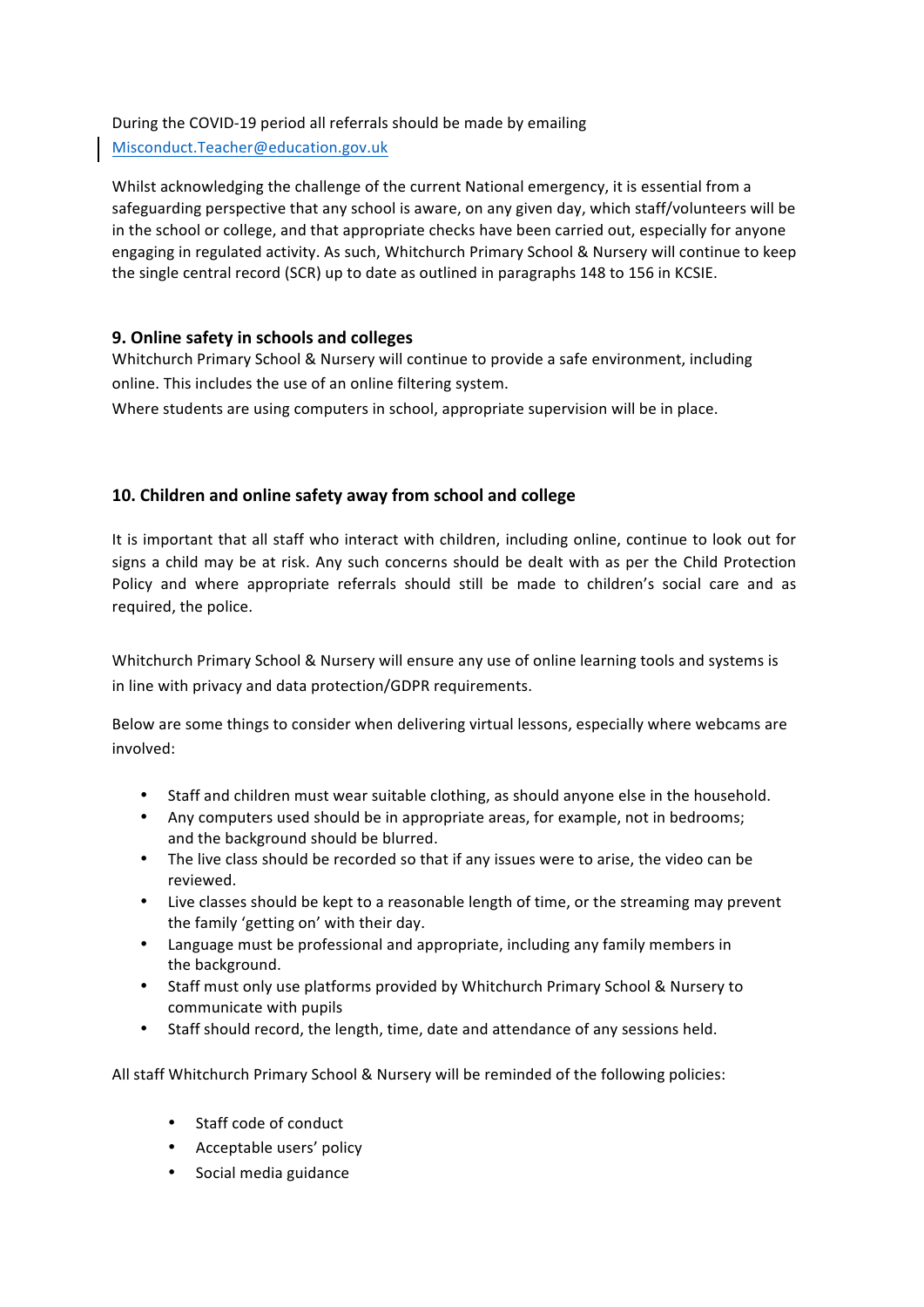# **11. Supporting children not in school**

Whitchurch Primary School & Nursery is committed to ensuring the safety and wellbeing of its entire Children and Young people.

Where the DSL has identified a child to be on the edge of social care support, or who would normally receive pastoral-type support in school, they should ensure that a robust communication plan is in place for that child or young person.

The communication plans can include; remote contact, phone contact, door-step visits. Other individualised contact methods should be considered and recorded.

Whitchurch Primary School & Nursery and its DSL will work closely with all stakeholders to maximise the effectiveness of any communication plan.

This plan must be reviewed regularly (at least once a fortnight) and where concerns arise, the DSL will consider any referrals as appropriate.

The school will share safeguarding messages on its website and social media pages.

Whitchurch Primary School & Nursery recognises that school is a protective factor for children and young people, and the current circumstances, can affect the mental health of pupils and their parents/carers.

Teachers at our school need to be aware of this in setting expectations of pupils' work where they are at home.

Whitchurch Primary School & Nursery will ensure that where we care for children of critical workers and vulnerable children on site, we ensure appropriate support is in place for them.

## **12. Supporting children in school**

Whitchurch Primary School & Nursery is committed to ensuring the safety and wellbeing of all its students.

Whitchurch Primary School & Nursery will continue to be a safe space for all children to attend and flourish. The Headteacher will ensure that appropriate staff are on site and staff to pupil ratio numbers are appropriate, to maximise safety.

Whitchurch Primary School & Nursery will refer to the Government guidance for education and childcare settings on how to implement social distancing and continue to follow the advice from Public Health England on handwashing and other measures to limit the risk of spread of COVID19.

Whitchurch Primary School & Nursery will ensure that where we care for children of critical workers and vulnerable children on site, we ensure appropriate support is in place for them.